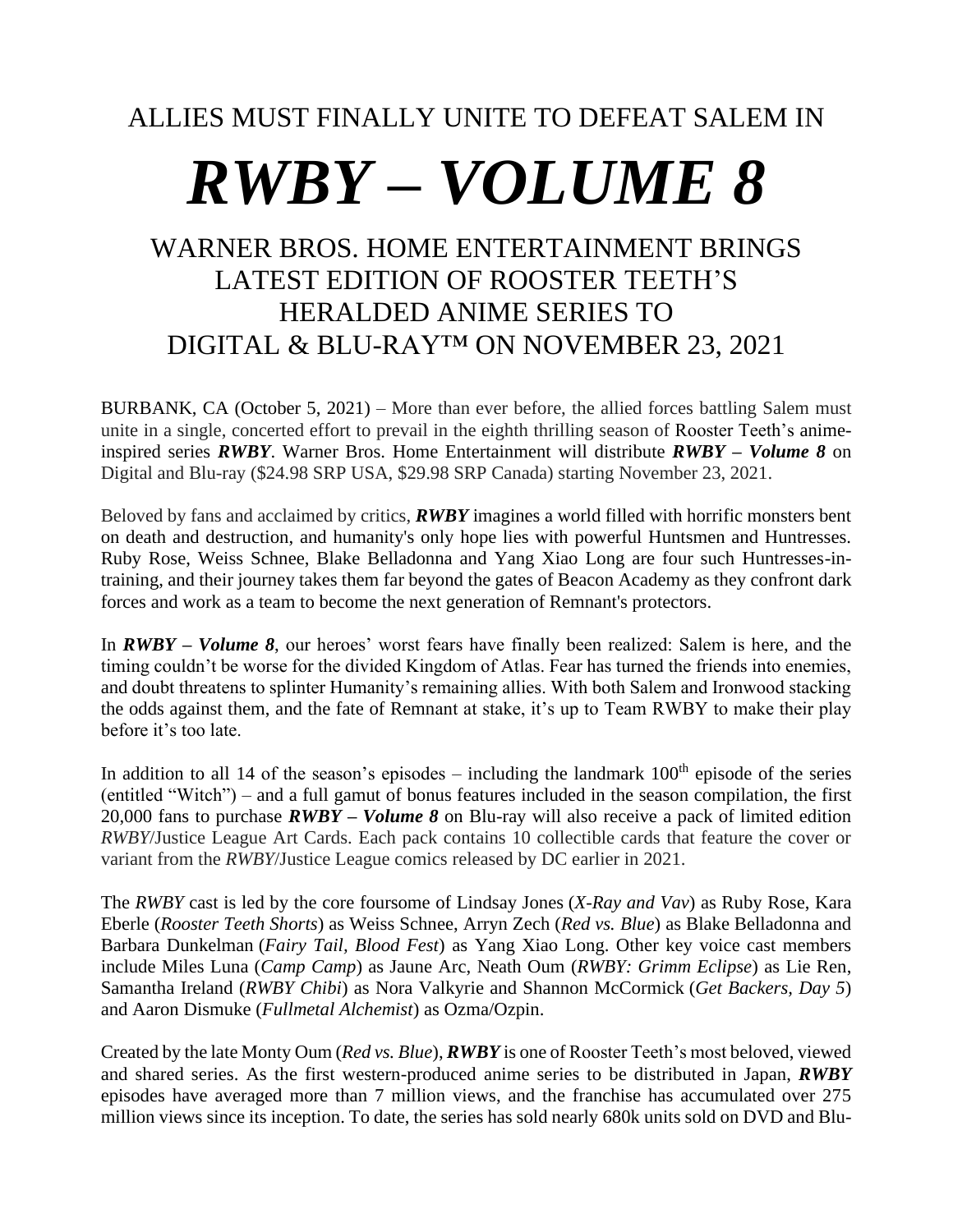ray, and registered consumer products sales in excess of \$20 million. *RWBY* has a fervent fanbase in North America, the United Kingdom, Australia and Japan

# *RWBY Volume 8* **Episodes**

| 1. Divide   | 8. Dark                                         |
|-------------|-------------------------------------------------|
| 2. Refuge   | 9. Witch ( <i>RWBY</i> series' $100th$ episode) |
| 3. Strings  | 10. Ultimatum                                   |
| 4. Fault    | 11. Risk                                        |
| 5. Amity    | 12. Creation                                    |
| 6. Midnight | 13. Worthy                                      |
| 7. War      | 14. The Final Word                              |

## *RWBY-Volume 8* – **Special Features** Blu-ray and Digital

*RWBY* **at RTX (Panel)** – *RWBY* talent takes the stage at RTX for an in-depth chat between showrunner Kerry Shawcross, co-creator and writer Miles Luna, writing supervisor Eddy Rivas, lead producer Laura Yates, Lindsay Jones (voice of Ruby Rose), Barbara Dunkelman (voice of Yang Xiao Long), Kara Eberle (voice of Weiss Schnee) and Arryn Zech (voice of Blake Belladonna).

*RWBY* **at Sundance Film Festival (Panel)** – Discussion amongst *RWBY* talent at the famed Sundance Film Festival. Featured panelists were showrunner Kerry Shawcross, co-creator and writer Miles Luna, Lindsay Jones (voice of Ruby Rose), Barbara Dunkelman (voice of Yang Xiao Long), Rooster Teeth co-founder Matt Hullum, co-head of Rooster Teeth Animation Joe Clary and moderator Julia Alexander, a reporter at the Verge, Internet Creators and Entertainment.

**CRWBY Faces (video)** – A fun behind-the-scenes look at more than 100 of the 150+ individuals responsible for the production of *RWBY*.

**Talk CRWBY to Me (Podcast)** – A popular *RWBY* podcast recorded during 2020 and hosted by showrunner Kerry Shawcross.

**Grimm Campaign (a game of Dungeons and Dragons)** – Set in the expansive world of Remnant, the *RWBY* Crew members embody Hunter & Huntress avatars to take on the terrifying forces of wild Grimm. Featuring Eddy Rivas as Headmaster, Chad James as Asher Mora, Kerry Shawcross as Pyke Rite, Laura Yates as Arrastra Skye, and Chris Kokkinos as Fenix Nemean.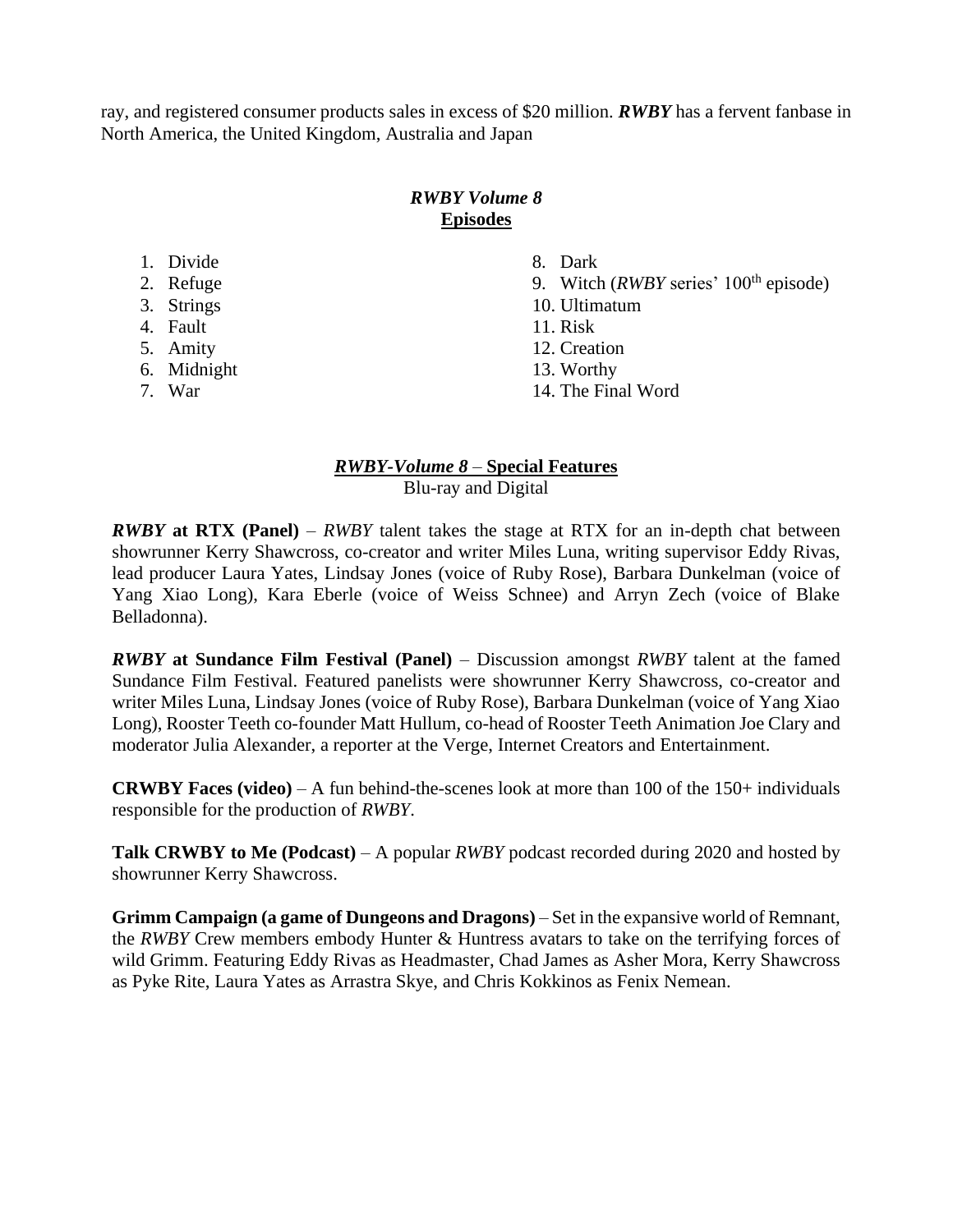**Audio Commentary** – Showrunner, directors and writers discuss all 14 episodes.

- "Divide" Showrunner/director Kerry Shawcross and writer Kiersi Burkhart
- "Refuge" Showrunner Kerry Shawcross, director Paula Decanini and writer Miles Luna
- "Strings" Showrunner Kerry Shawcross, director Dustin Matthews and writer Kiersi Burkhart
- "Fault" Showrunner Kerry Shawcross, director Connor Pickens and writer Eddy Rivas
- "Amity" Showrunner Kerry Shawcross, director Paula Decanini and writer Miles Luna
- "Midnight" Showrunner/director/writer Kerry Shawcross and writers Kiersi Burkhart, Eddy Rivas & Miles Luna
- "War" Showrunner Kerry Shawcross, director Connor Pickens and writers Kiersi Burkhart & Miles Luna
- "Dark" Showrunner Kerry Shawcross, director Dustin Matthews and writer Miles Luna
- "Witch" Showrunner Kerry Shawcross, director Paula Decanini and writer Eddy Rivas
- "Ultimatum" Showrunner Kerry Shawcross, director Connor Pickens and writers Kiersi Burkhart & Miles Luna
- "Risk" Showrunner Kerry Shawcross, director Paula Decanini and writers Kiersi Burkhart, Eddy Rivas & Miles Luna
- "Creation" Showrunner Kerry Shawcross, director Dustin Matthews and writer Eddy Rivas
- "Worthy" Showrunner Kerry Shawcross, director Connor Pickens and writers Kiersi Burkhart, Eddy Rivas & Miles Luna
- "The Final Word" Co-creator & writer Miles Luna, director Kerry Shawcross and writer Kiersi Burkhart

## **ABOUT MOVIES ANYWHERE**

Movies Anywhere is a digital movie platform that enables movie fans to discover, access, and watch their favorite digital movies in one place. Movies Anywhere brings together a library of nearly 7,500 digital movies from Sony Pictures, Twentieth Century Fox Film, The Walt Disney Studios (including Disney, Pixar, Marvel Studios and Lucasfilm), Universal Pictures (including DreamWorks and Illumination Entertainment) and Warner Bros., and will continue to expand the consumer experience as more content providers, digital retailers and platforms are added. By connecting participating digital retailers that include Amazon Prime Video, FandangoNOW, Google Play, iTunes and Vudu, movie fans can now bring together their digital movie collections (whether purchased or redeemed) in one place and enjoy them from the comfort of their living rooms, and across multiple devices and platforms, including Amazon Fire devices; Android devices and Android TV; Apple TV; Chromecast; iPhone, iPad and iPod touch; Roku® devices and popular browsers. Movie fans can also redeem digital codes found in eligible Blu-ray and DVD disc packages from participating studios and enjoy them through Movies Anywhere. Movies Anywhere – your movies, together at last.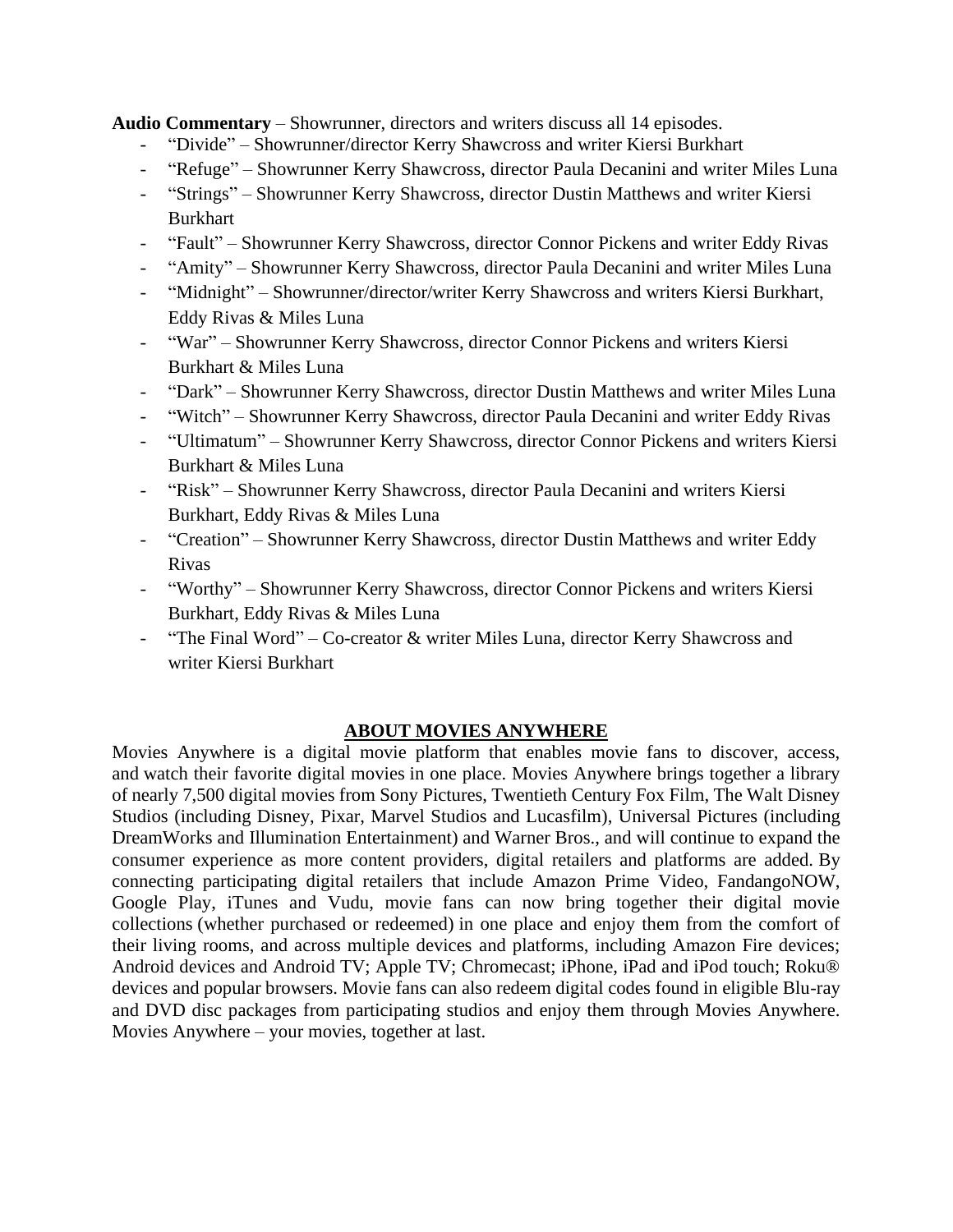#### **ABOUT DIGITAL**

Digital movies or TV episodes allow fans to watch a digital version of their movie or TV show anywhere, on their favorite devices. Digital movies or TV episodes are included with the purchase of specially marked Blu-ray discs. With digital, consumers are able to instantly stream and download movies and TV shows to TVs, computers, tablets and smartphones through retail services. For more information on compatible devices and services go to wb.com/RedeemDigital. Consult a digital retailer for details and requirements and for a list of digital-compatible devices.

#### **BASICS**

Street Date: November 23, 2021 Order Due Date: October 12, 2021 Blu-ray: \$24.98 SRP USA, \$29.98 Canada Catalog #: 1000803176 / 883929773923 Languages: English Subtitles: English & French

#### **About Rooster Teeth**

Rooster Teeth is a fan-driven, community built entertainment company. From humble origins in a spare bedroom, Rooster Teeth created the web series Red vs. Blue, an innovative form of entertainment for a changing media landscape that sparked the growth of a passionate global fandom. From that foundation, Rooster Teeth pioneered a direct-to-consumer lifestyle brand for its growing online following with subscriptions, advertising, e-commerce, and live events. Rooster Teeth produces several original content series including RWBY, the most popular western-style anime series today, The Rooster Teeth Podcast, and daily video series featuring an in-house cast of influential talent. With broadcast and live-action production capabilities and a world class animation studio, Rooster Teeth engages top networks, streaming entertainment services and creative talent to develop projects that reach global audiences through its Studios division. Rooster Teeth cultivates the gaming lifestyle it helped define with partnerships through its industry-leading video-first podcast network, The Roost. Rooster Teeth has a massive global footprint of more than 45 million subscribers to its YouTube Network, 5 million unique weekly viewers across its RoosterTeeth.com hub and more than 4 million registered community members. The company was founded in 2003, and is a subsidiary of Otter Media, a WarnerMedia company. Discover more at [RoosterTeeth.com.](http://roosterteeth.com/)

#### **About Warner Bros. Home Entertainment, Inc.:**

Warner Bros. Home Entertainment (WBHE) brings together Warner Bros. Entertainment's physical and digital distribution businesses in order to maximize current and next-generation distribution scenarios. An industry leader since its inception, WBHE oversees the global distribution of content through packaged goods (Blu-ray Disc™ and DVD) and digital media in the form of electronic sell-through and video-on-demand via cable, satellite, online and mobile channels. WBHE distributes its product through third party retail partners and licensees.

**Box Art:** <https://warnerbros.box.com/v/RWBYV8BoxArt>

**Trading Cards Images:** <https://warnerbros.box.com/v/RWBYV8TradingCards>